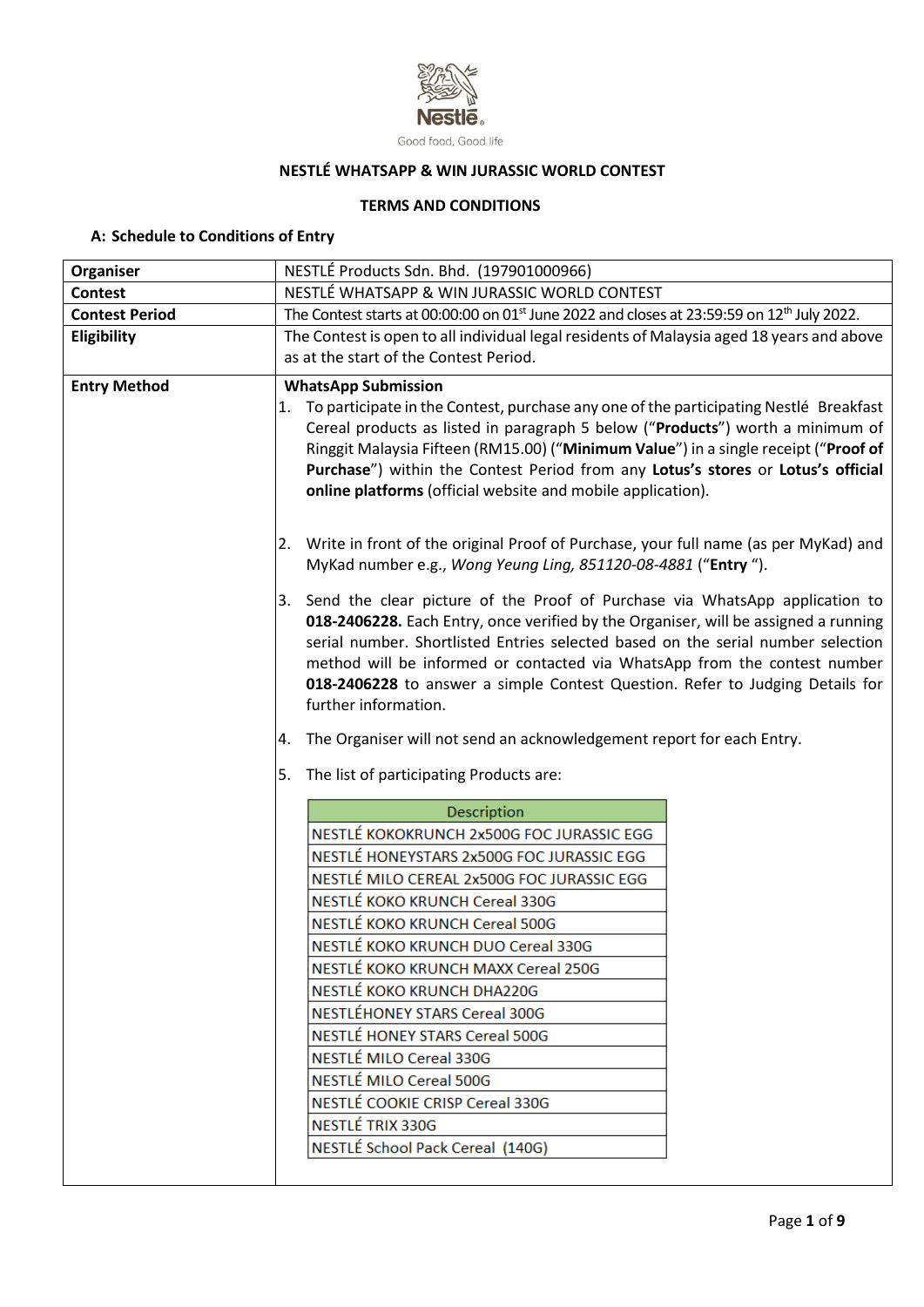|                        | For Minimum Value of Ringgit Malaysia Fifteen (RM15.00) in a single Proof of<br>6.<br>Purchase shall constitute as (1) one Entry; which one (1) serial number will be given<br>automatically.                                                                                                                                                                                                                                                                                                                                               |
|------------------------|---------------------------------------------------------------------------------------------------------------------------------------------------------------------------------------------------------------------------------------------------------------------------------------------------------------------------------------------------------------------------------------------------------------------------------------------------------------------------------------------------------------------------------------------|
|                        | Entries where the Purchase(s) is exceeding the Minimum Value in a single Proof of<br>7.<br>Purchase automatically will be given additional running serial number(s) based on<br>every subsequent Minimum Value fulfilment.                                                                                                                                                                                                                                                                                                                  |
|                        | The Organiser does not accept any alteration of Proof of Purchase in any form.<br>8.<br>Handwritten receipt, Purchase Order and/or Delivery Note will not be accepted as<br>Proof of Purchase.                                                                                                                                                                                                                                                                                                                                              |
|                        | Notwithstanding any of the above, upon receipt of the Entry and/or upon selection<br>9.<br>of the winners, as the case may be, the Organiser shall reserve the right to request<br>for further evidence in the processing of the Entry including the original Proof of<br>Purchase (hardcopy) and the identification documents for verification prior to the<br>delivery of the prizes. Failure to produce any of the foregoing documents within the<br>stipulated time frame will result in disqualification and forfeiture of the prizes. |
| <b>Entry Deadline</b>  | All Entry(ies) must be received by the Organiser on or before 23:59:59 on 12 <sup>th</sup> July<br>2022. Any Entry received outside the Contest Period shall be automatically<br>disqualified.                                                                                                                                                                                                                                                                                                                                              |
|                        | For the weekly submission, the Organiser shall receive the submission of Entries on or<br>before 23:59:59 of the last date of each Contest Week as tabulated below :                                                                                                                                                                                                                                                                                                                                                                        |
|                        | <b>U</b> Week 1 : 01 June 2022 - 07 June 2022<br><b>U</b> Week 2 : 08 June 2022 - 14 June 2022<br><b>U</b> Week 3 : 15 June 2022 - 21 June 2022<br><b>U</b> Week 4 : 22 June 2022 - 28 June 2022<br><b>U</b> Week 5 : 29 June 2022 - 05 July 2022<br><b>U</b> Week 6 : 06 July 2022 - 12 July 2022                                                                                                                                                                                                                                          |
| <b>Judging Details</b> | <b>Verification of the Entry</b>                                                                                                                                                                                                                                                                                                                                                                                                                                                                                                            |
|                        | 1. Clear snapshot of the Proof of Purchase indicating the Products, receipt number,<br>date, purchase value, outlet name and location.<br>Validity of the purchase date.<br>2.                                                                                                                                                                                                                                                                                                                                                              |
|                        | 3. No alteration of receipt in any form; store name and location, item purchased,<br>prices and transaction date.                                                                                                                                                                                                                                                                                                                                                                                                                           |
|                        | 4. Handwritten receipt, Purchase Order and/or Delivery Note will not be accepted as<br>Proof of Purchase.                                                                                                                                                                                                                                                                                                                                                                                                                                   |
|                        | <b>Shortlisted Entries</b><br>1. Once an Entry is verified, shortlisted entries selected based on the serial number<br>selection method will be informed or contacted via WhatsApp from the contest<br>number 018-2406228 to answer a simple Contest Question.                                                                                                                                                                                                                                                                              |
|                        | 2. Shortlisted entries must reply and provide the correct answer within the stipulated<br>time frame to be eligible to win the prize. Failing which will result in forfeiture of<br>the prize and the next shortlisted Entry shall be selected as replacement. The<br>Organiser will not be held liable in the event the shortlisted entries cannot be<br>contacted for whatever reasons.                                                                                                                                                   |
|                        | 3. Upon receipt of the correct answer from the shortlisted entries, Qualified winners<br>will be contacted via WhatsApp from the contest number 018-2406228 to notify<br>them of their correct answer. The Organiser will not be held liable in the event the<br>Qualified winners cannot be contacted for whatever reasons.                                                                                                                                                                                                                |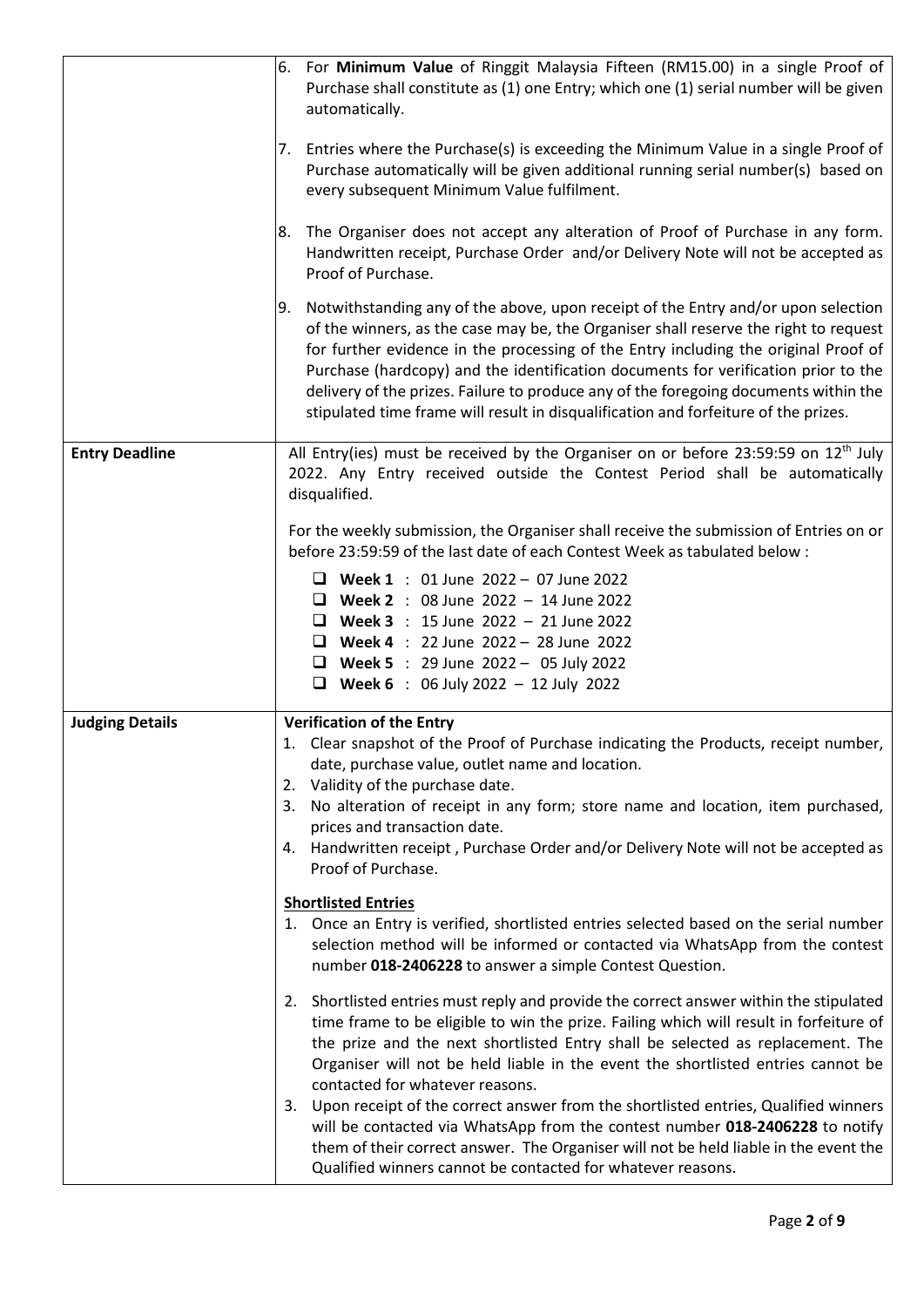| <b>Prizes and Winner</b> | <b>Prizes</b>                                                                                                                                                                                                                                                                                                                                                                                                        |
|--------------------------|----------------------------------------------------------------------------------------------------------------------------------------------------------------------------------------------------------------------------------------------------------------------------------------------------------------------------------------------------------------------------------------------------------------------|
| <b>Selection</b>         | <b>First Prize:</b>                                                                                                                                                                                                                                                                                                                                                                                                  |
|                          | 10 x Jurassic World Water Resistant Backpack                                                                                                                                                                                                                                                                                                                                                                         |
|                          | (A total of 10 Jurassic World Water Resistant Backpack)                                                                                                                                                                                                                                                                                                                                                              |
|                          | <b>Second Prize:</b>                                                                                                                                                                                                                                                                                                                                                                                                 |
|                          | 10 x Jurassic World Tumbler                                                                                                                                                                                                                                                                                                                                                                                          |
|                          | (A total of 10 Jurassic World Tumbler)                                                                                                                                                                                                                                                                                                                                                                               |
|                          | <b>Weekly Prize:</b>                                                                                                                                                                                                                                                                                                                                                                                                 |
|                          | 50 x Lotus's Voucher worth RM100 (x 6 weeks)<br>(A total of 300 Lotus's Voucher worth RM100 - validity of 1 year)                                                                                                                                                                                                                                                                                                    |
|                          |                                                                                                                                                                                                                                                                                                                                                                                                                      |
|                          | The list of winners will also be announced on the Organiser's website;<br>https://www.dearnestle.com.my/whatsapp-and-win-jurassic-world                                                                                                                                                                                                                                                                              |
|                          | and on the Organiser's Official Facebook page;                                                                                                                                                                                                                                                                                                                                                                       |
|                          | https://www.facebook.com/NestleBreakfastCerealsMalaysia/                                                                                                                                                                                                                                                                                                                                                             |
|                          | The announcement of winners will be as per below schedule :                                                                                                                                                                                                                                                                                                                                                          |
|                          | $\Box$ Week 1 : 17 June 2022<br>$\Box$ Week 2 : 24 June 2022                                                                                                                                                                                                                                                                                                                                                         |
|                          | $\Box$ Week 3 : 01 July 2022                                                                                                                                                                                                                                                                                                                                                                                         |
|                          | $\Box$ Week 4 : 08 July 2022                                                                                                                                                                                                                                                                                                                                                                                         |
|                          | $\Box$ Week 5 : 15 July 2022                                                                                                                                                                                                                                                                                                                                                                                         |
|                          | $\Box$ Week 6 : 22 July 2022<br>First Prize & Second Prize: 22 July 2022                                                                                                                                                                                                                                                                                                                                             |
|                          | Each participant is eligible to win a maximum of Two (2) prizes only throughout the<br><b>Contest Period:</b>                                                                                                                                                                                                                                                                                                        |
|                          | 1 x Weekly Prize and 1 x First Prize, Or                                                                                                                                                                                                                                                                                                                                                                             |
|                          | 1 x Weekly Prize and 1 x Second Prize                                                                                                                                                                                                                                                                                                                                                                                |
|                          | WINNER SELECTION AND SHORTLISTING METHOD:                                                                                                                                                                                                                                                                                                                                                                            |
|                          | Weekly Prize : 50 x Lotus's Voucher worth RM100 (x 6 weeks)                                                                                                                                                                                                                                                                                                                                                          |
|                          | There are Fifty [50] x Lotus's Voucher worth RM100 to be won each week for Six [6]<br>consecutive weeks. In total, there are Three Hundred [300] Weekly Prizes to be won<br>throughout the Contest Period.                                                                                                                                                                                                           |
|                          | As part of the Weekly Prize shortlisting winners' selection process, the Organiser will<br>allocate serial numbers for each Entry received and approved by the Organiser<br>throughout each Contest Week Period [each a "Qualified Weekly Entry" and<br>collectively the "Qualified Weekly Entries"]. A set of serial numbers will be allocated for<br>the Qualified Weekly Entries starting from serial number "1". |
|                          | Each week the serial numbers allocated to each Qualified Weekly Entry will be<br>tabulated and added up to derive the total number of Qualified Weekly Entries ["Total<br>Qualified Weekly Entries"]. Assuming the Total Qualified Weekly Entries received for<br>the week is 280, the Organiser will compute and select the shortlisted winners based<br>on the following example:                                  |
|                          | $280 \div 50 = 5.6*$                                                                                                                                                                                                                                                                                                                                                                                                 |
|                          | Page 3 of 9                                                                                                                                                                                                                                                                                                                                                                                                          |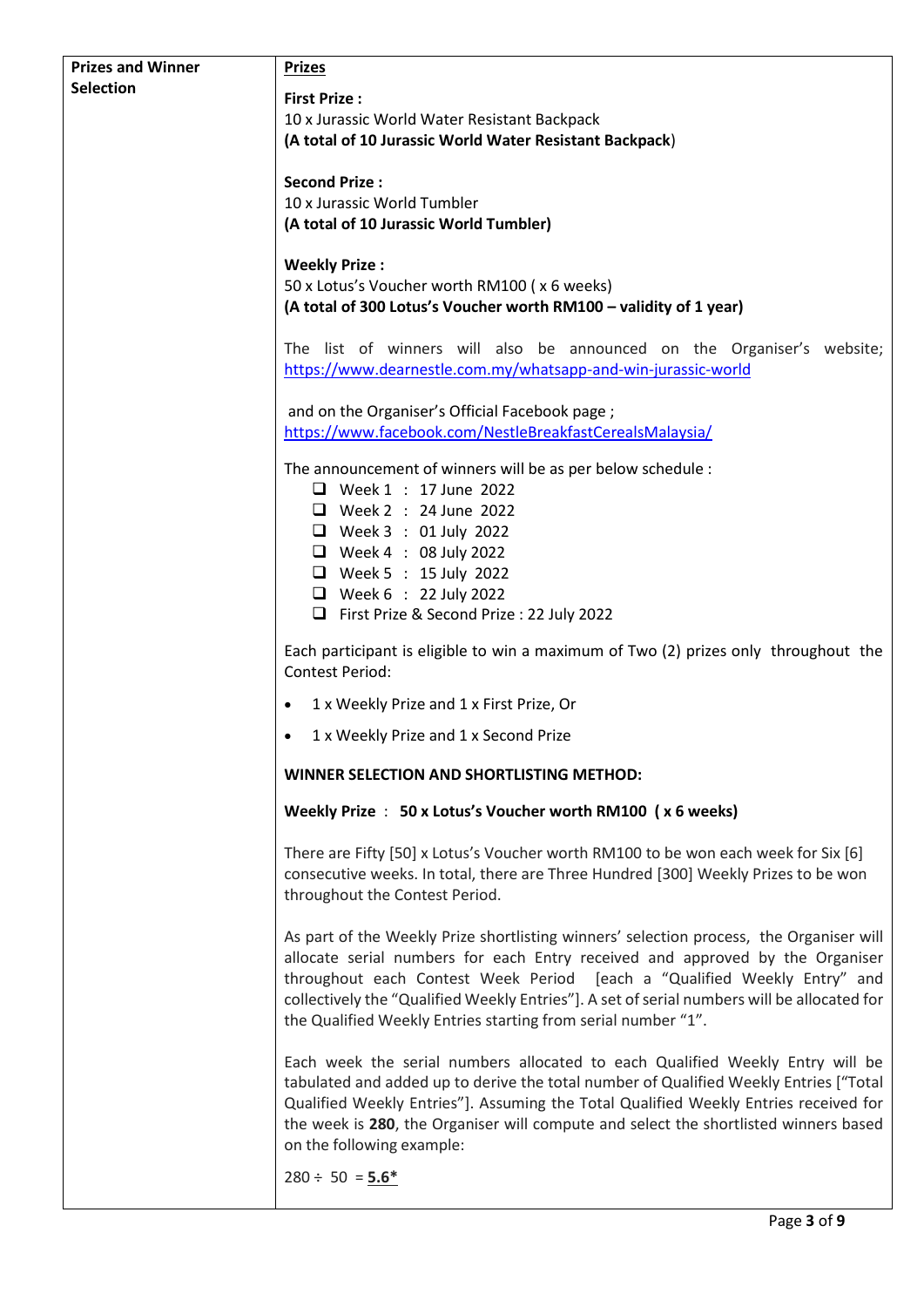| The Weekly Prize shortlisted entry is the 5 serial number entry and subsequent serial<br>numbers with the multiplication of 5. Example of the shortlisted winning serial<br>numbers; 5*, 10*, 15*, 20*, 25*, 30*, 35*, 40*, 45*, 50*, 55* and so forth.                                                                                                                                                                                                                          |
|----------------------------------------------------------------------------------------------------------------------------------------------------------------------------------------------------------------------------------------------------------------------------------------------------------------------------------------------------------------------------------------------------------------------------------------------------------------------------------|
| Total of 50 winners will be selected for EACH Contest Week.                                                                                                                                                                                                                                                                                                                                                                                                                      |
| The rounding formula will be performed where the decimal value arises, the number<br>will be rounded down to the nearest single digit number.                                                                                                                                                                                                                                                                                                                                    |
| First Prize : 10 x Jurassic World Water Resistant Backpack                                                                                                                                                                                                                                                                                                                                                                                                                       |
| There are Ten [10] Jurassic World Water Resistant backpack to be won throughout the<br>Contest period.                                                                                                                                                                                                                                                                                                                                                                           |
| As part of the First Prize shortlisting winners' selection process, the Organiser will<br>allocate serial numbers for each Entry received and approved by the Organiser<br>throughout the Contest Period [each a "Qualified Entry" and collectively the "Qualified<br>Entries"]. A set of serial numbers will be allocated for the Qualified Entries starting from<br>serial number "1".                                                                                         |
| The serial numbers allocated to each Qualified Entry will be tabulated and added up to<br>derive the total number of Qualified Entries ["Total Qualified Entries"]. Assuming the<br>Total Qualified Entries received throughout the Contest period is 3,600, the Organiser<br>will compute and select the shortlisted winners based on the following example:                                                                                                                    |
| $3,600 \div 10 = 360$ *                                                                                                                                                                                                                                                                                                                                                                                                                                                          |
| The First Prize shortlisted entry is the 360* serial number entry and subsequent serial<br>numbers with the multiplication of 360. Example of the shortlisted winning serial<br>numbers; 360*, 720*, 1080*, 1440*, 1800*, 2160*, 2520*, 2880*, 3240* and 3600*.                                                                                                                                                                                                                  |
| Total of 10 winners will be selected throughout the Contest Period.                                                                                                                                                                                                                                                                                                                                                                                                              |
| The rounding formula will be performed where the decimal value arises, the number<br>will be rounded down to the nearest single digit number.                                                                                                                                                                                                                                                                                                                                    |
| Second Prize: 10 x Jurassic World Tumbler                                                                                                                                                                                                                                                                                                                                                                                                                                        |
| There are Ten [10] Jurassic World Tumbler to be won throughout the Contest period.<br>As part of the Second Prize shortlisting winners' selection process, the Organiser will<br>allocate serial numbers for each Entry received and approved by the Organiser<br>throughout each Contest Period [each a "Qualified Entry" and collectively the<br>"Qualified Entries"]. A set of serial numbers will be allocated for the Qualified Entries<br>starting from serial number "1". |
| The serial numbers allocated to each Qualified Entry will be tabulated and added up to<br>derive the total number of Qualified Entries ["Total Qualified Entries"] and the<br>subtraction of First Prize Winner's Entry/ies. Assuming the Total Qualified Entries<br>received throughout the Contest Period is 3,600, the Organiser will compute and select<br>the shortlisted winners based on the following example: Assuming First Prize winner's<br>entries = *55 entries;   |
| $3,600 - *55 = 3,545 \div 10 = 354.5*$                                                                                                                                                                                                                                                                                                                                                                                                                                           |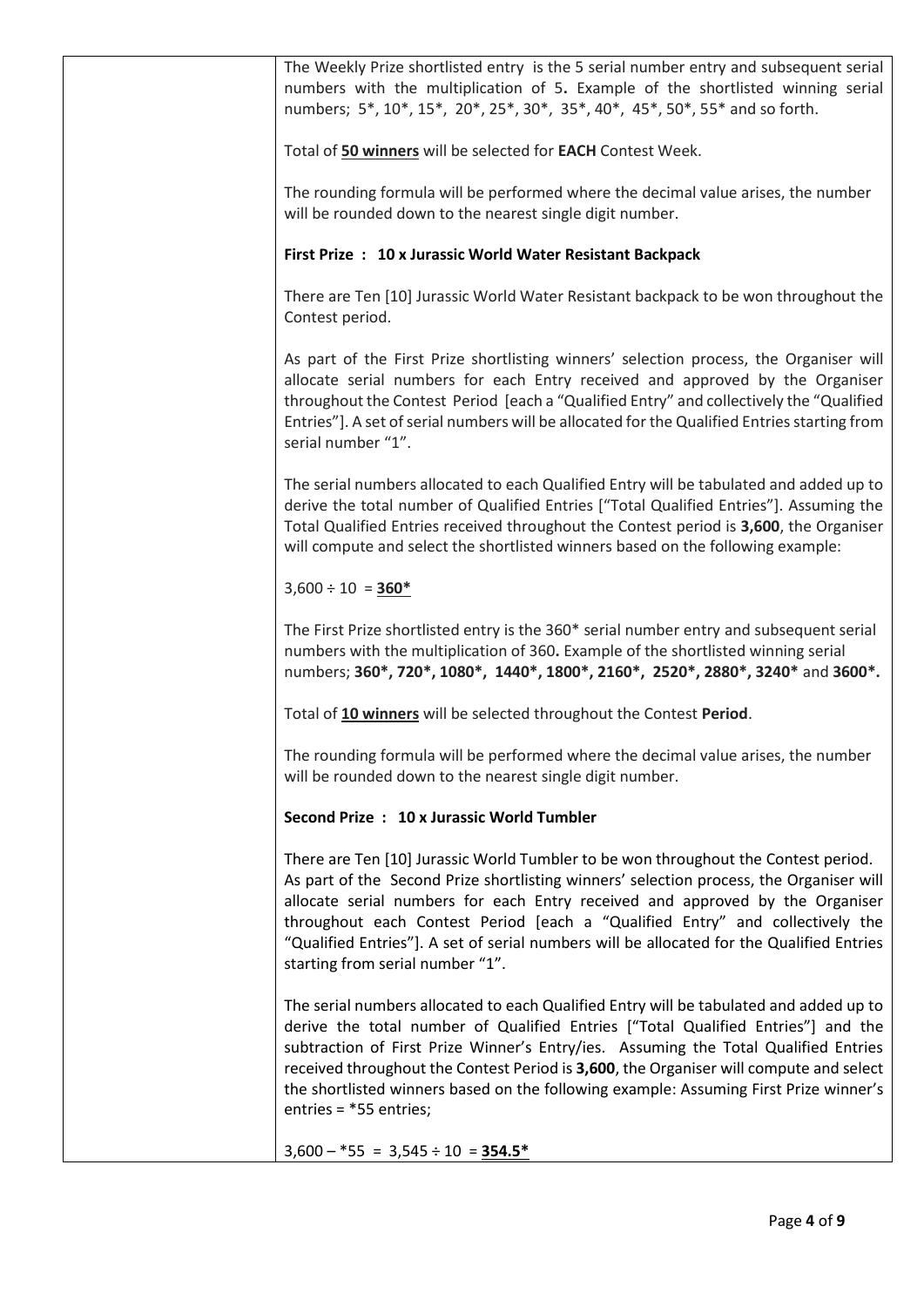|                                  | The Second Prize shortlisted entry is the 354* serial number entry and subsequent<br>serial numbers with the multiplication of 354. Example of the shortlisted winning serial<br>numbers; 354*, 708*, 1062*, 1416*, 1770*, 2124*, 2478* and so forth.                                                                                                                                                                                                                                                                                                       |
|----------------------------------|-------------------------------------------------------------------------------------------------------------------------------------------------------------------------------------------------------------------------------------------------------------------------------------------------------------------------------------------------------------------------------------------------------------------------------------------------------------------------------------------------------------------------------------------------------------|
|                                  | Total of 10 winners will be selected throughout the Contest Period.                                                                                                                                                                                                                                                                                                                                                                                                                                                                                         |
|                                  | The rounding formula will be performed where the decimal value arises, the number<br>will be rounded down to the nearest single digit number.                                                                                                                                                                                                                                                                                                                                                                                                               |
|                                  | Shortlisted entries selected based on the serial number selection method above will be<br>informed or contacted via WhatsApp from the contest number 018-2406228 to answer<br>a simple Contest Question.                                                                                                                                                                                                                                                                                                                                                    |
|                                  | Shortlisted entries must reply and provide the correct answer within two days from the<br>Contest Question Notification to be eligible to win the prize. Failing which will result in<br>forfeiture of the prize. The Organiser will not be held liable in the event the shortlisted<br>entries cannot be contacted for whatever reasons.                                                                                                                                                                                                                   |
|                                  | Upon receipt of the correct answer from the shortlisted entries, Qualified winners will<br>be contacted via WhatsApp from the contest number 018-2406228 to notify them of<br>their correct answer. The Organiser will not be held liable in the event the Qualified<br>winners cannot be contacted for whatever reasons.                                                                                                                                                                                                                                   |
| <b>Prize Claim/Delivery Date</b> | 1. All prizes will be processed for delivery to the winners within six (6) to eight (8)<br>weeks from the Contest Period end date: 12 <sup>th</sup> July 2022. The Organiser reserves the<br>rights to extend the timelines stated under this clause owing to reasons beyond the<br>control of the Organiser.                                                                                                                                                                                                                                               |
|                                  | The prizes must be claimed within three (3) months from the date of the<br>2.<br>announcement or notice of the claim of the prize whichever is earlier failing which<br>will result in disqualification and forfeiture of the Prizes. The Organiser reserves the<br>rights to extend the timelines stated under this clause owing to reasons beyond the<br>control of the Organiser.                                                                                                                                                                        |
|                                  | 3. Lotus's Shopping Voucher worth RM100 can be redeemed at any Lotus's Stores<br>Malaysia check-out counters, except Lotus's Online Shopping, usage is subject to<br>(M)<br>Sdn<br><b>Bhd</b><br>Terms<br>&<br>Lotus's<br><b>Stores</b><br>conditions;<br>https://corp.lotuss.com.my/voucher/terms-and-conditions                                                                                                                                                                                                                                           |
|                                  | The Organiser excludes its responsibilities and all liabilities arising from any<br>Ι4.<br>postponement, cancellation, delay or changes or modification to the Prizes due to<br>any other unforeseen circumstances beyond the Organiser's control such as<br>governmental interference, civil commotion, riot, war, strikes, act of terrorism<br>(including but not limited to any act of violence, hostility, national emergency,<br>occurrence of any epidemic/pandemic outbreaks) and for any act or default by any<br>third-party suppliers or vendors. |
|                                  | The Organizer shall not be liable for any loss or damage that occurs to the Prizes<br>5.<br>during the delivery process. Any other additional costs (i.e., travel expenses,<br>transportation cost, duties and taxes) involved to redeem or collect the prize shall<br>be borne by the winner at their own cost.                                                                                                                                                                                                                                            |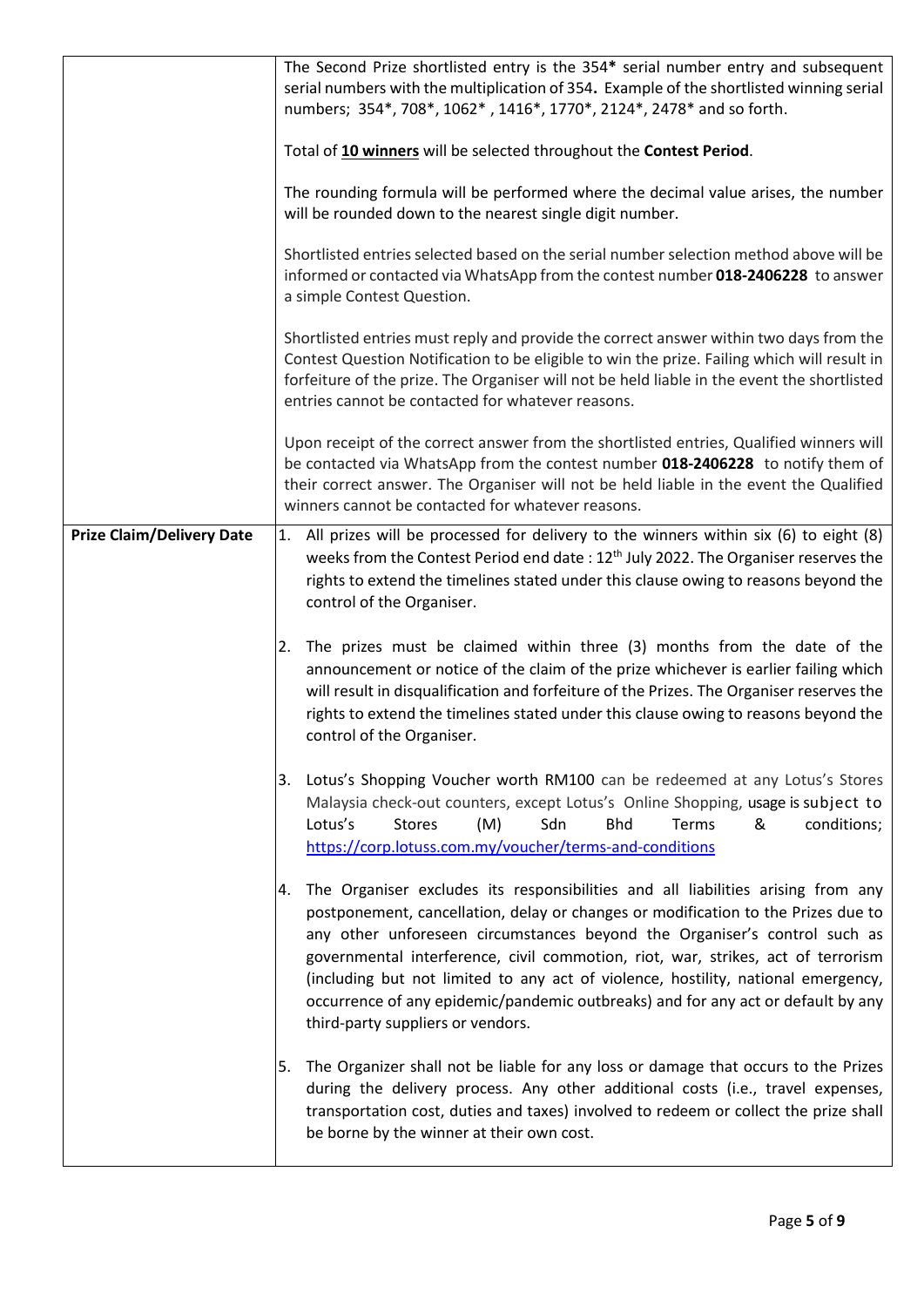| 16. | In the event there is a manufacturing defect, winner must return the prize to the        |
|-----|------------------------------------------------------------------------------------------|
|     | Organiser at own cost, undamaged and in its original packaging for a replacement         |
|     | within 2 weeks from the delivery date of the Prize failing which the Prize will not be   |
|     | replaced. Organiser shall reserve the right at its absolute discretion to substitute any |
|     | of the prizes shown with another prize of similar value, at any time without prior       |
|     | notice. No cash alternatives or refunds will be offered.                                 |
|     |                                                                                          |
|     |                                                                                          |

This **Schedule to Conditions of Entry** must be read together with the **Conditions of Entry** available at <https://www.dearnestle.com.my/whatsapp-and-win-jurassic-world> collectively "Terms and Conditions", and shall be binding on all Participants ( and the parent/legal guardian of the participant, in the case of a minor participant) who participate in this Contest (hereinafter referred to as "Participants", "Participant", "You", "you", "your").

## **B: Conditions of Entry**

## **1. Introduction**

- 1.1 This Conditions of Entry are to be read together with the Schedule to Conditions of Entry. To the extent that there is any inconsistency between the Conditions of Entry and the Schedule to Conditions of Entry, the Schedule to Conditions of Entry prevails. The Conditions of Entry and the Schedule to Condition of Entry shall collectively be referred to as the "Terms and Conditions". Each capitalized term not otherwise defined herein shall have the meaning ascribed to such term in the Schedule to Conditions of Entry. Defined terms will be used singular or plural as the case may be.
- 1.2 The Organiser reserves the right in its sole discretion, without prior notice, and without any liability to any person, at any time to change the Terms and Conditionsincluding to change the Contest Period, make Prize substitutions, cancel, terminate or suspend the Contest in whole or in part. In the event of any changes to the Terms and Conditions, Participants agree that their continued participation in the Contest will constitute their acceptance of the Terms and Conditions (as changed).
- 1.3 The Organiser's decision on all matters relating to the Contest including judging and selection of winners will be final, binding and conclusive on all Participants, and no correspondence or appeals will be entertained.

### **2. Contest Entries**

- 2.1 By submitting an entry to the Contest, Participants are deemed to have understood and agreed to be bound by the Terms and Conditions.
- 2.2 All costs and expenses incurred and/or arising from the participation in the Contest, including without limitation, telecommunications, network, Short Messaging Services, postal and all such other charges and out-of-pocket expenses as may be incurred by a Participant during or in connection with the Contest shall be borne by the Participant.
- 2.3 Proof of submission of an entry is not proof of receipt, and the Organiser shall not be liable for any delay, lost, damaged and/or non-receipt of submissions. The Organiser is not responsible for any error, omission, interruption, deletion, defect, delay in operation or transmission, communications line failure, theft or destruction, unauthorized access to, or alteration of, user or member communications, or any problems or technical malfunction of our telecommunications network or lines, computer online systems, servers or providers, computer equipment, software, failure of e-mail or players on account of technical problems or traffic congestion on the Internet.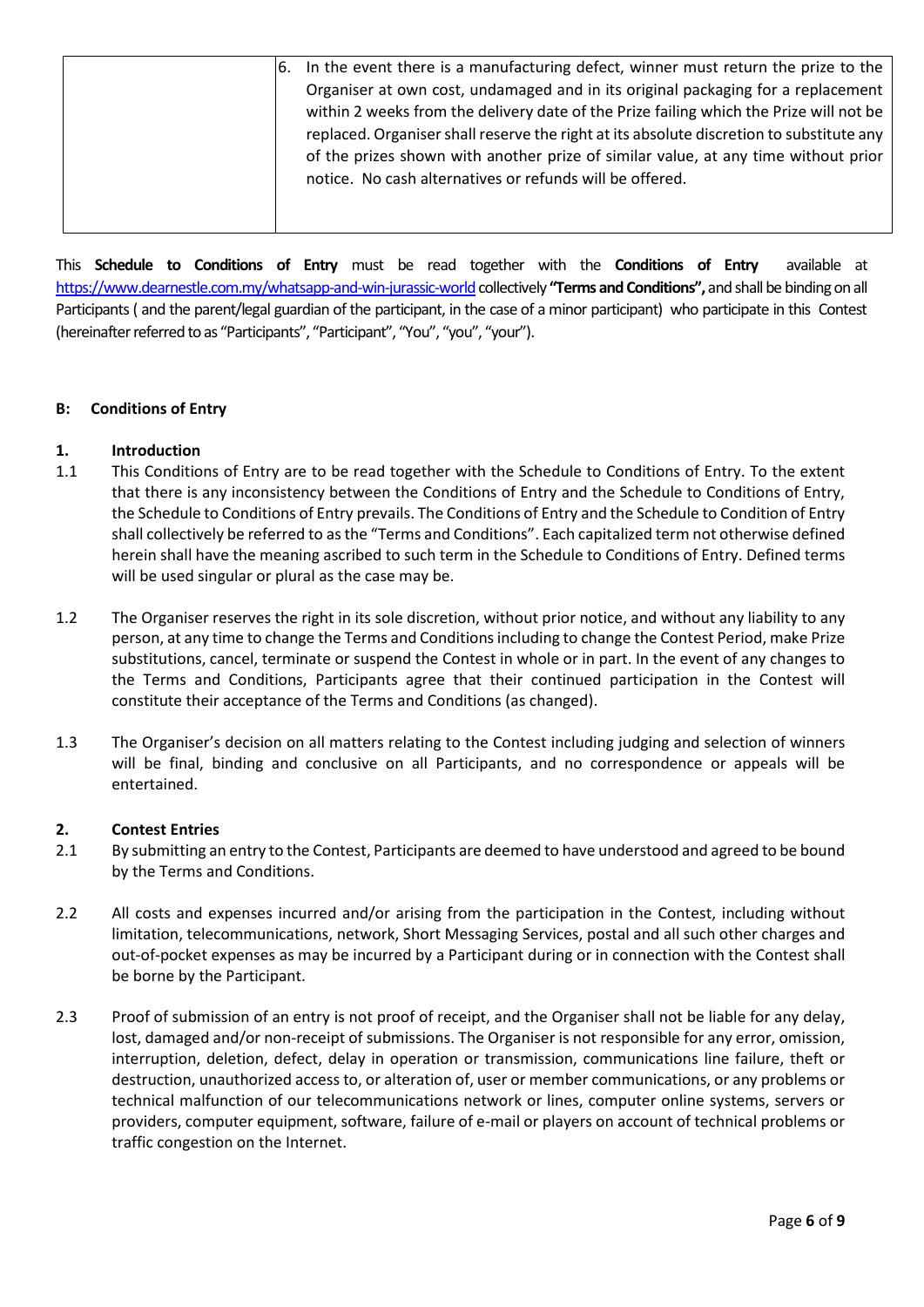# **3. Eligibility**

- 3.1 Where the eligibility age prescribed in the Schedule to Conditions of Entry is below the age of eighteen (18), Participants are required to obtain the written consent (in such form as may be prescribed by the Organiser), from their parents/legal guardians before participating in the Contest and submitting any personal information.
- 3.2 The Organiser may require a Participant to provide proof of eligibility to participate in the Contest including without limitation, identification documents, and the written consent of parents/legal guardians in the case of Participants below the age of eighteen (18) years.

# **4. Ineligibility**

The following groups of persons shall not be eligible to participate in the Contest:

- (a) Employees of the Organiser and its group of companies and their immediate family members (spouse, children, parents, siblings, and their spouses); and
- (b) Employees of the Organiser's agencies associated with the Contest and their immediate families (spouse, children, parents, siblings, and their spouses).

## **5. Disqualification**

- 5.1 The following entries will be disqualified:
	- (a) unclear, incomplete, duplicate, copies, illegible or incorrect entries; and/or
	- (b) entries that violate the Terms and Conditions, any applicable laws and/or regulations.
- 5.2 In addition, the Organiser reserves the right to disqualify any Participant that:
	- (a) undermines, has or attempted to undermine the operation of the Contest by fraud, cheating or deception; and/or
	- (b) are not eligible or unable to provide proof of eligibility to participate in the Contest for verification by Organiser when requested.
- 5.3 In the event of a disqualification after a Prize has been awarded, the Organiser reserves the right to demand for the return of the Prize or payment of its value from the disqualified Participant.

### **6. Prizes**

- 6.1 The Organiser, its agents, sponsors and representatives shall have no liability to any Participant who defaults in collecting the Prizes in accordance with the Prize Claim/Delivery Date in any respect whatsoever. The Organiser reserves the right to determine how uncollected Prizes will be dealt with.
- 6.2 Prizes are strictly not transferable, assignable, exchangeable or redeemable by the Participant in any other form or manner other than that specified by the Organiser.
- 6.3 Any additional costs not specifically stated in the Schedule to Conditions of Entry in relation to a Prize shall be the responsibility of the Participant.
- 6.4 All Prizes must be taken according to the terms and conditions of the Organiser, its agent sponsor or third party providing the Prizes.
- 6.5 Prize(s) are given out on an "as it is" basis. The Prize shall be used/taken entirely at the risk of the Participants and the Organiser excludes all warranties and liabilities in connection with the Prize to the fullest extent permitted by law.
- 6.6 Prizes must be claimed in person unless the Organiser prescribes other modes of collection.
- 6.7 Where a Participant is under the age of 18 years of age and is declared a Prize winner, the Participant must be accompanied by their parent/legal guardian throughout the Prize fulfilment.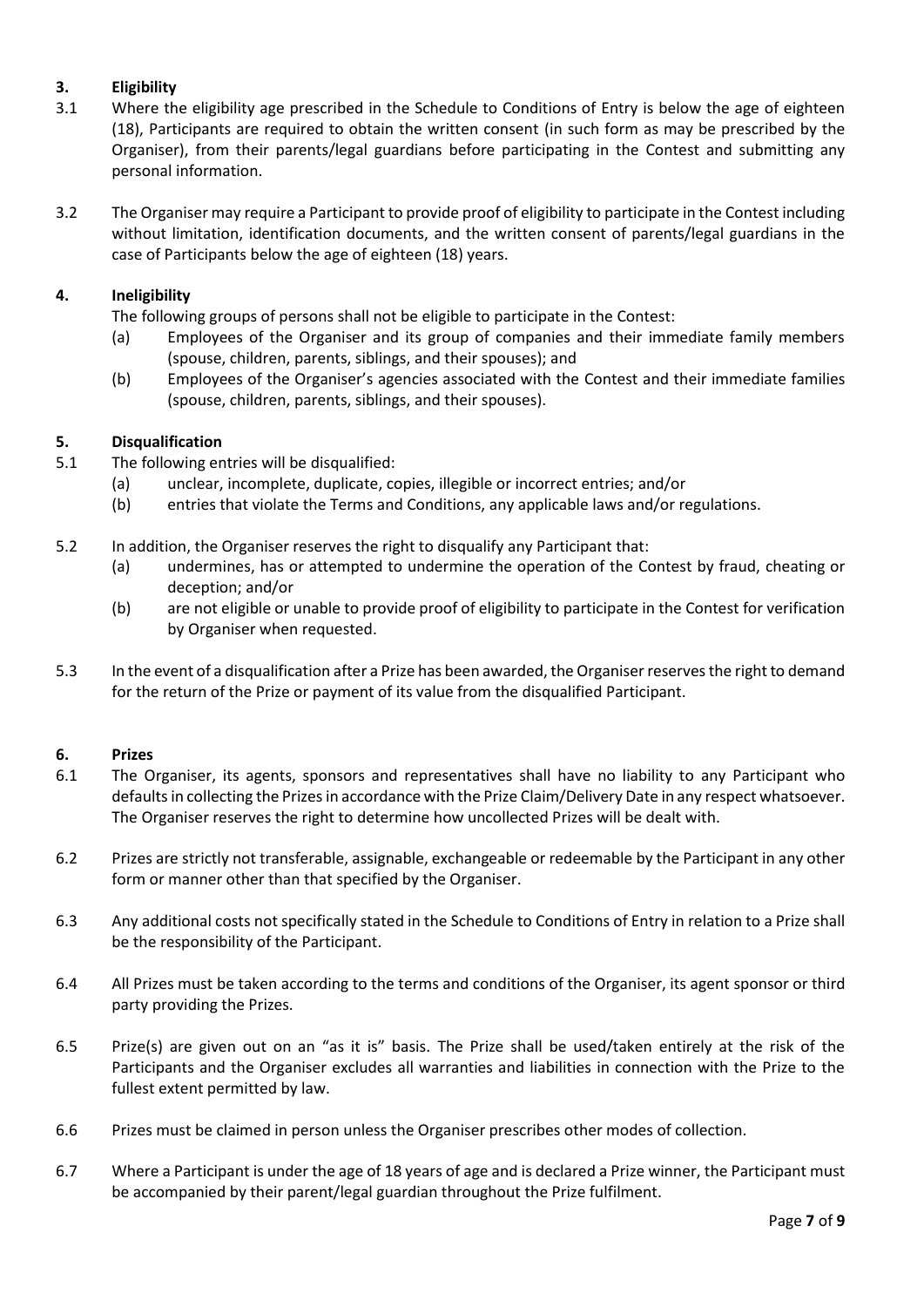# **7. Publicity**

The Organiser may use a Participant's entry including without limitation, photos, drawings, text, and any other content or information submitted for purposes of the Contest (collectively the "Materials"), and the Participant's name, and/or likeness, for advertising, publicity and Contest of any goods or services of the Organiser, for an unlimited time throughout the world without compensation, and in any media. The Participant shall do all things necessary to give effect to this if requested by the Organiser.

## **8. Intellectual Property Rights**

The Participant agrees that all intellectual property rights in any contents and/or materials submitted, made or created by the Participant in connection with the Contest and any derivative works arising therefrom will perpetually and unconditionally be vested in, assigned to and owned by the Organiser. The Organiser has the right to use and modify such materials or works in any way it deems fit without compensation to the Participant and the Participant waives all rights he or she may have in such materials or works.

### **9. Indemnity**

Each Participant agrees to indemnify, release and hold harmless each of the Organiser, its holding, subsidiary or related companies as defined in the Companies Act 2016 ("NESTLÉ Malaysia Group"), directors, officers, employees, agents, sponsors and/or representatives against any and all losses, rights, claims, actions and damages (including special, indirect and consequential damages) arising from or incurred as a result of the Participant's participation in the Contest, acceptance of any Prize, and/or the use of the Participant's entry and/or likeness in connection with the Contest or violation of the Terms and Conditions.

### **10. Limitation of Liability**

- 10.1 The Participant's participation in the Contest shall be at the Participant's own risk.
- 10.2 The Organiser, NESTLÉ Malaysia Group, its, directors, officers, employees, agents, sponsors and/or representatives shall not be liable to any Participant in respect of any loss or damage whatsoever which is suffered, including but not limited to indirect or consequential loss, or for personal injury suffered or sustained by the Participant arising out of or in connection with the participation by the Participant in the Contest, as well as the redemption and/or utilization of any Prize won.

### **11. General**

- 11.1 The Organiser, its agents, sponsors and/or representatives shall not be liable to perform any of their obligations in respect of the Contest and the Terms and Conditions where they are unable to do so as a result of circumstances beyond their control and shall not be liable to compensate the Participants in any manner whatsoever in such circumstances.
- 11.2 Any names, trademarks or logos used and or reproduced in any materials (including marketing and Contestal materials) in connection with this Contest, that relates to the Prize, are the properties of their respective owners. This Contest and the Organiser are not affiliated with, or endorsed or sponsored by, the relevant owners, unless otherwise communicated, and such owners are not part of the Organiser's group of companies.
- 11.3 The Participants shall not be entitled to assign any of the rights or sub-contract any of the obligations herein. The Organiser shall be entitled to assign or sub-license the whole or any part of its rights hereunder to any third party as may be determined by the Organiser.
- 11.4 The invalidity, illegality or unenforceability of any terms hereunder shall not affect or impair the continuation in force of the remainder of the Terms and Conditions of the Contest.